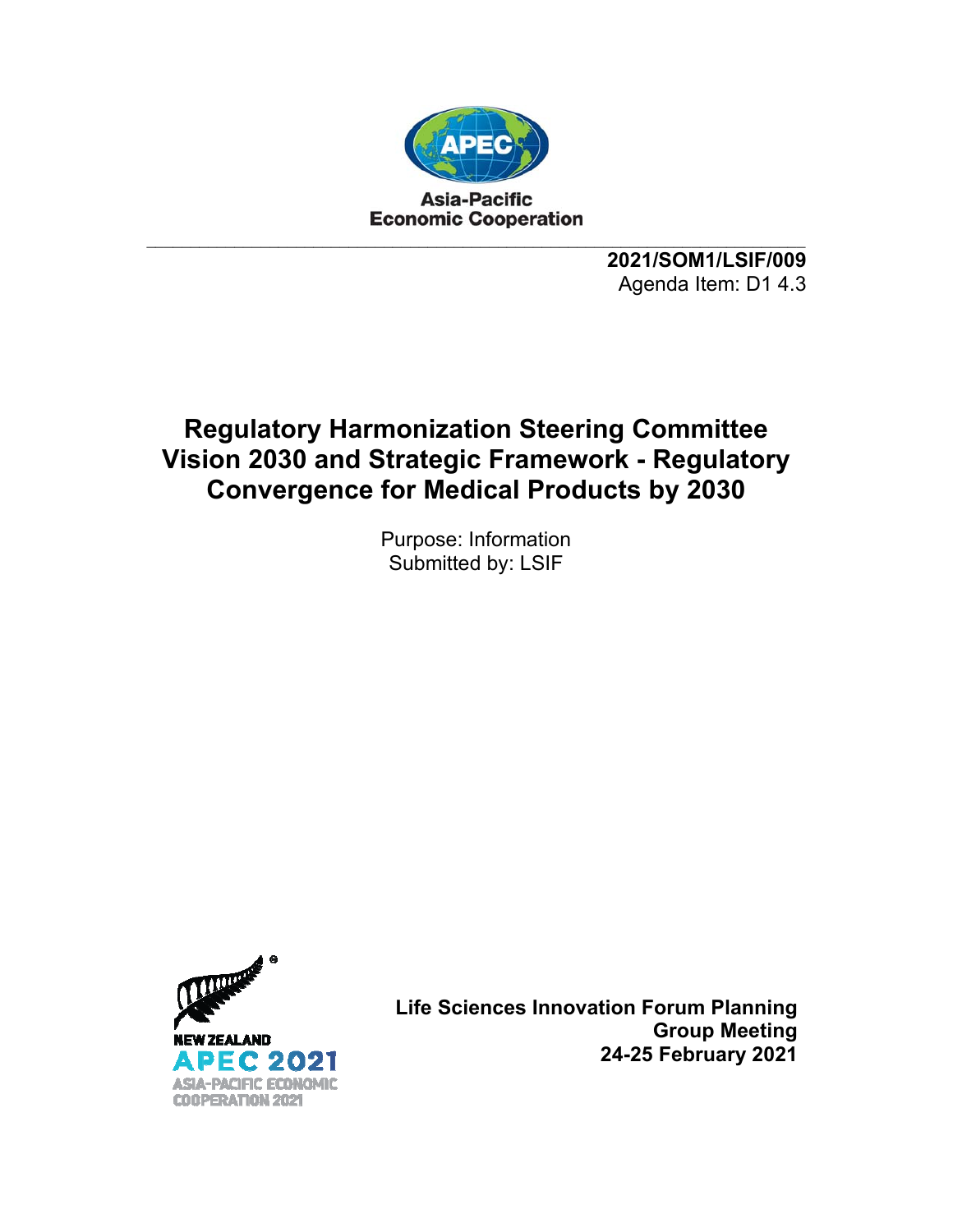**ENDORSED BY APEC LSIF ON 29 JANUARY 2021** 

# **Asia‐Pacific Economic Cooperation Life Sciences Innovation Forum (APEC LSIF)**

## **Regulatory Harmonization Steering Committee (RHSC)**

**Vision 2030 & Strategic Framework**

*Regulatory Convergence for Medical Products by 2030*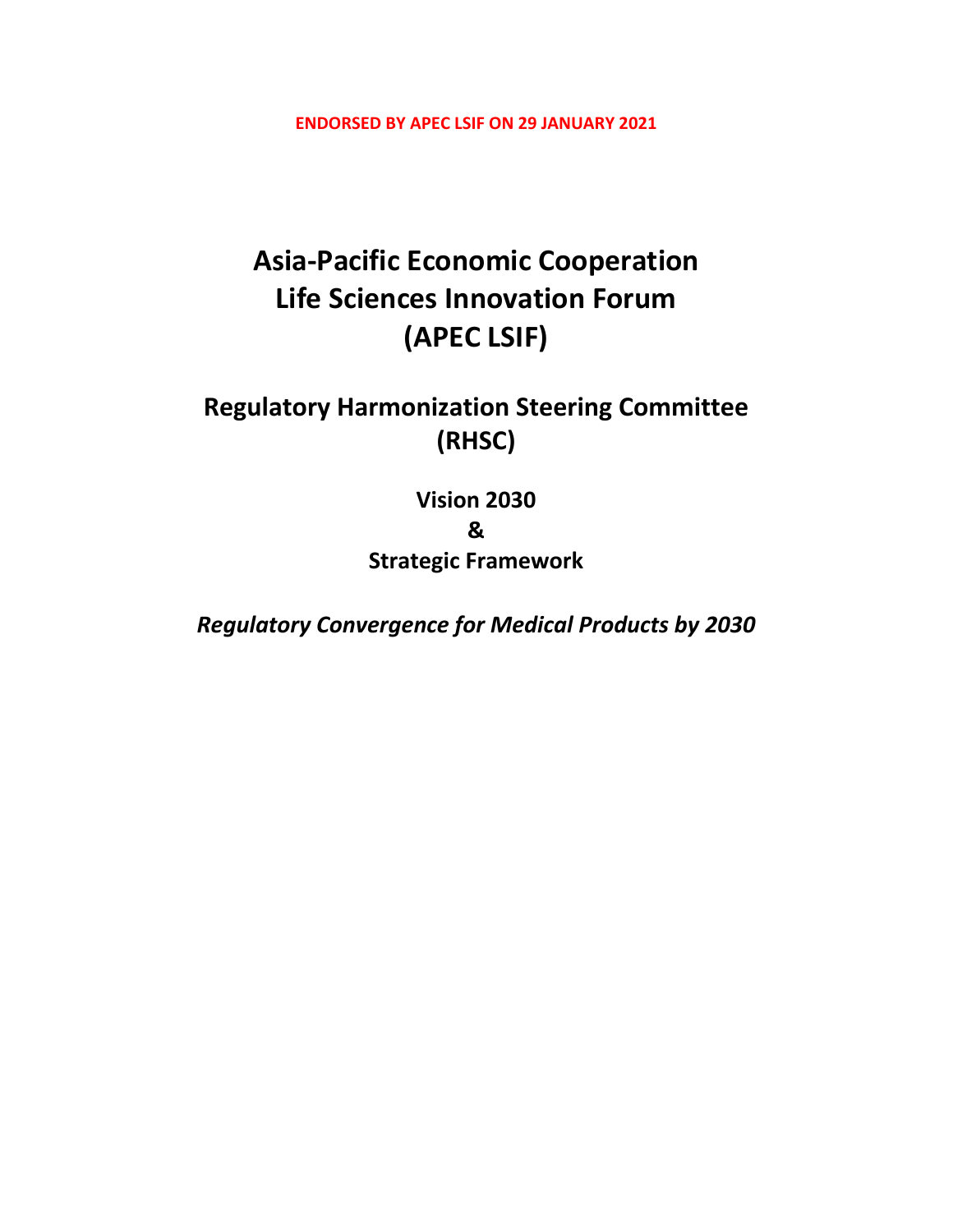



### **Table of Contents**

| $\mathbf 1$    | <b>Background</b>           | $3 - 4$        |
|----------------|-----------------------------|----------------|
| $\overline{2}$ | <b>Purpose</b>              | 5              |
| 3              | <b>Strategic Framework</b>  | $6 - 11$       |
| 3.1            | Vision 2030                 | 6              |
| 3.2            | Mission                     | 6              |
| 3.3            | Values                      | 6              |
| 3.4            | Definitions                 | $6 - 7$        |
| 3.5            | <b>Guiding Principles</b>   | $\overline{7}$ |
| 3.6            | Goals, Strategies & Tactics | $8 - 10$       |
| 3.7            | Indicators                  | 11             |
| 3.8            | <b>Anticipated Impacts</b>  | $11 - 12$      |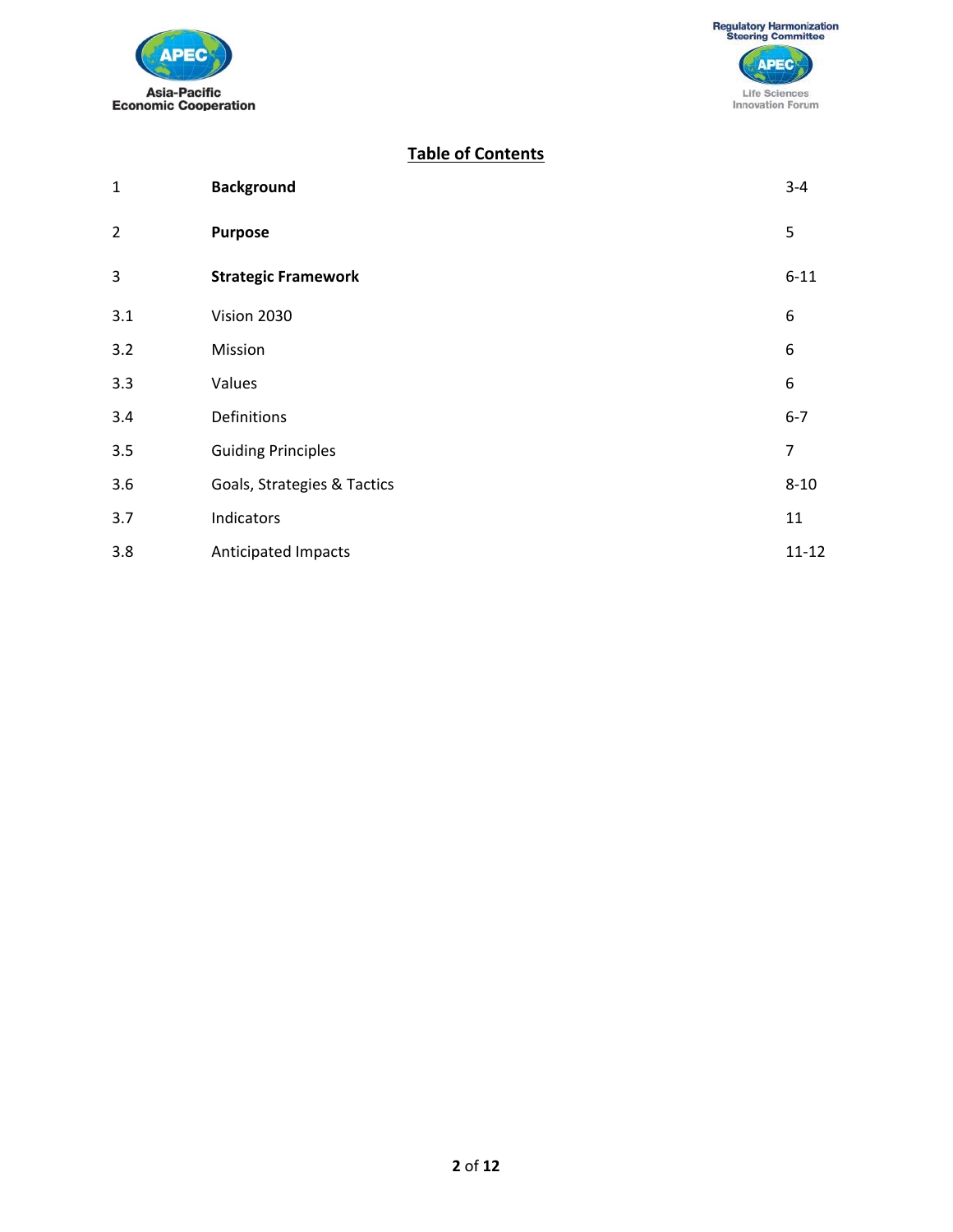



## **1. Background**

The Asia‐Pacific Economic Cooperation (APEC) Life Sciences Innovation Forum (LSIF) and its Regulatory Harmonization Steering Committee (RHSC) adopted its strategic plan (*Vision 2020: A Strategic Framework: Regulatory Convergence for Medical Products by 2020*) in 2010 in Sendai, Japan. This strategic plan provided the basic proposal and rationale for achieving regional regulatory convergence of medical product approval procedures, which APEC Ministers reiterated in the Joint Ministerial Statement in 2011. While each APEC member economy adopted each phase on its own timeframe, the ultimate aim was for APEC economies to achieve as much regulatory convergence as possible by 2020.

Since 2010, the RHSC has facilitated a number of major accomplishments including but not limited to:

- Establishment of seven (7) Priority Work Areas (PWAs) including:
	- o Multi‐Regional Clinical Trials (MRCT) + Good Clinical Practices (GCP) Inspection;
	- o Good Registration Management (GRM);
	- o Pharmacovigilance;
	- o Global Supply Chain Integrity;
	- o Biotherapeutics;
	- o Advanced Therapies; and,
	- o Medical Devices;
- Implementation of a PWA Roadmap in all seven (7) PWAs to define the key issue and its importance, identify gaps in capacity, prioritize needs, develop a strategic program to close those gaps, and evaluate progress along the way;
- Establishment of 24 pilot and formal APEC Training Centers of Excellence for Regulatory Science (CoEs) at 16 host institutions across nine (9) APEC economies in all seven (7) PWAs to build skilled human capacity, promote dialogue with a view towards sharing understanding in science and best practices, achieve a model of sustainable operation, and avoid duplication of efforts;
- Development and maintenance of a Core Curriculum in all seven (7) PWAs containing the required elements based on relevant international standards and guidelines from the Roadmap that are needed in order to meet the training objectives of the CoEs;
- Establishment and monitoring of eleven (11) key performance indicators (KPIs) (*see original paper*) to measure and visualize progress towards achieving regulatory convergence for pharmaceutical products over the last decade and on an annual basis, including:
	- o Number of economies engaging in information sharing;
	- o Number of economies establishing confidentiality commitments;
	- o Number of economies accepting PIC/S Good Manufacturing Practices (GMP) certificates to reduce the inspection burden;
	- o Number of economies establishing Mutual Recognition Agreements (MRAs);
	- o Number of economies minimizing required Certificates of Pharmaceutical Product (CPPs);
	- o Number of economies allowing multiple sites in a single license;
	- o Number of economies utilizing reliance practices in the regulatory evaluation;
	- o Number of economies utilizing reliance practices to waive secondary quality control testing;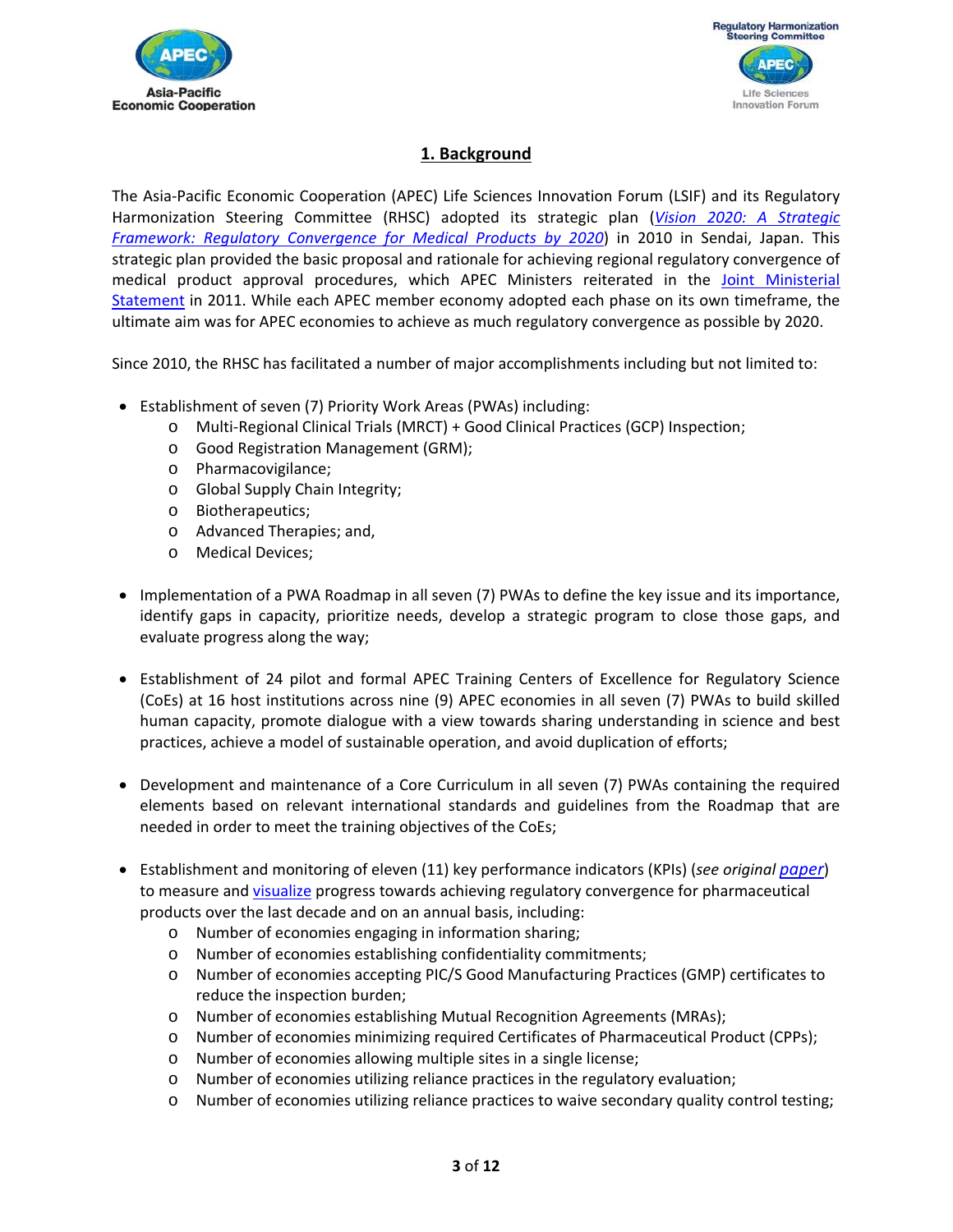



- o Number of economies in the International Council on Harmonisation of Technical Requirements for Pharmaceuticals for Human Use (ICH);
- o Number of economies in the International Pharmaceutical Regulators Programme (IPRP);
- o Number of economies in the Pharmaceutical Inspection Co‐operation Scheme (PIC/S); and,
- Establishment and monitoring of eight (8) key performance indicators (KPIs) to measure progress towards achieving regulatory convergence for medical devices over the last decade and on an annual basis, including:
	- o Number of economies in the International Medical Device Regulators Forum (IMDRF);
	- o Number of economies in the Asian Harmonization Working Party (AHWP);
	- o Number of economies in the APEC RHSC;
	- o Number of economies accepting IMDRF Medical Device Single Audit Program reports;
	- o Number of economies establishing MRAs;
	- o Number of economies implementing IMDRF/GHTF premarket documents;
	- o Number of economies implementing IMDRF/GHTF postmarket documents; and,
	- o Number of economies implementing IMDRF/GHTF quality documents.

In August 2019 in Puerto Varas, Chile, the LSIF with support from the APEC Harmonization Center (AHC) organized the *2nd LSIF Policy Dialogue on Innovation, Regulatory Systems, and Regulatory Convergence*. The Policy Dialogue convened the leaders of pharmaceutical and medical device regulatory authorities and representatives from industry and academia to reflect on a decade of progress towards regulatory convergence in APEC and to envision the next iteration of a strategy for achieving regional regulatory convergence of medical product approval procedures by 2030.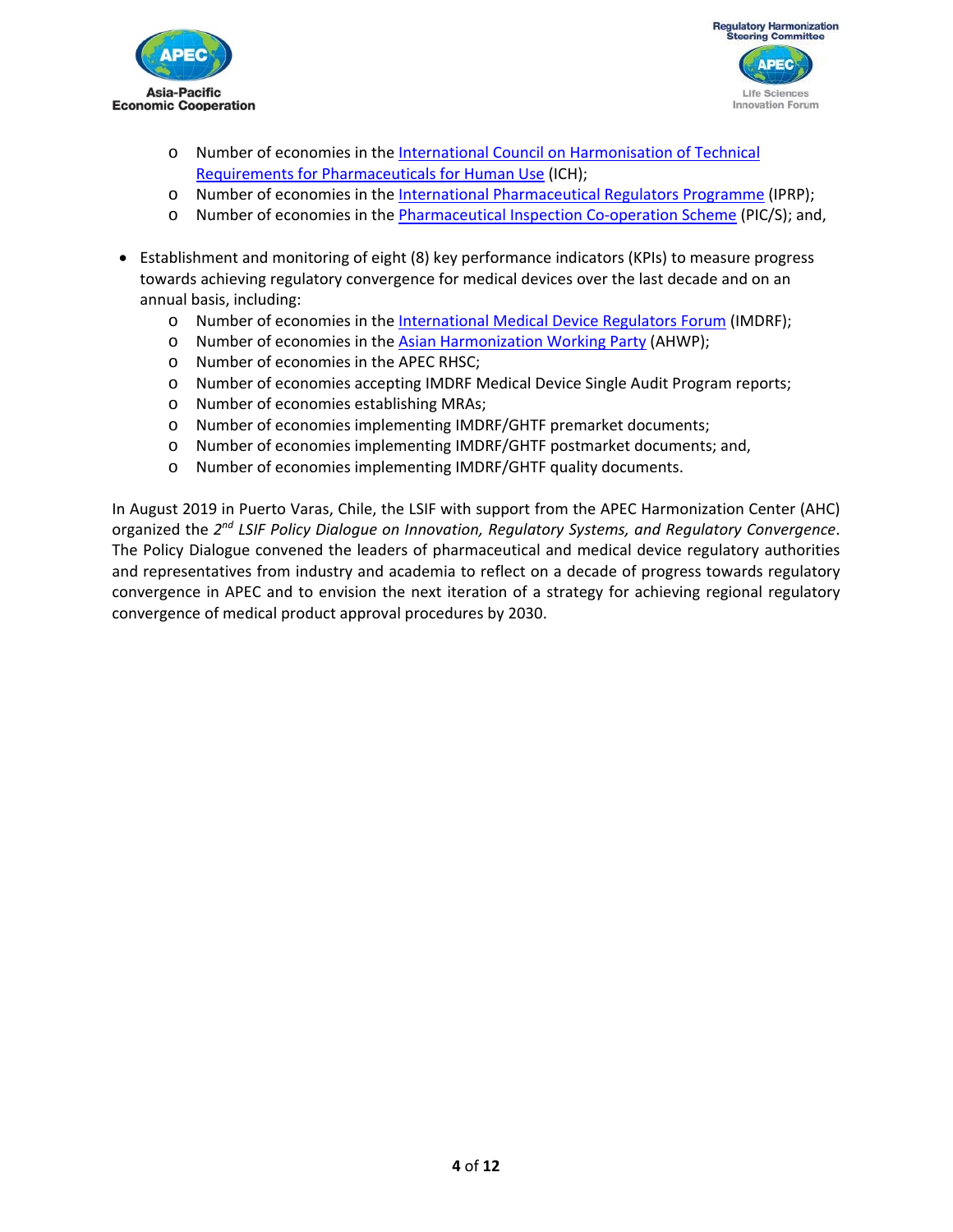



## **2. Purpose**

The purpose of this document is to outline a new strategic framework to 2030—a structured method the RHSC will use to define how it supports the key objectives of its stakeholders including regulatory authorities, industry, academia, and scientific organizations. While this strategic framework will establish an updated vision, mission, and set of goals for the RHSC, it will more importantly describe how the RHSC will achieve these core elements, and do so in support of the broader goals of access to medical products, improved public health, and economic development.

The intended audience for this document includes members of the APEC LSIF and APEC LSIF RHSC, including representatives from government, medical product researchers and manufacturers, academia, and scientific organizations; APEC Health Ministers, Trade Ministers, and other Senior Officials; and patients, caregivers, and other end‐users of regulated medical products.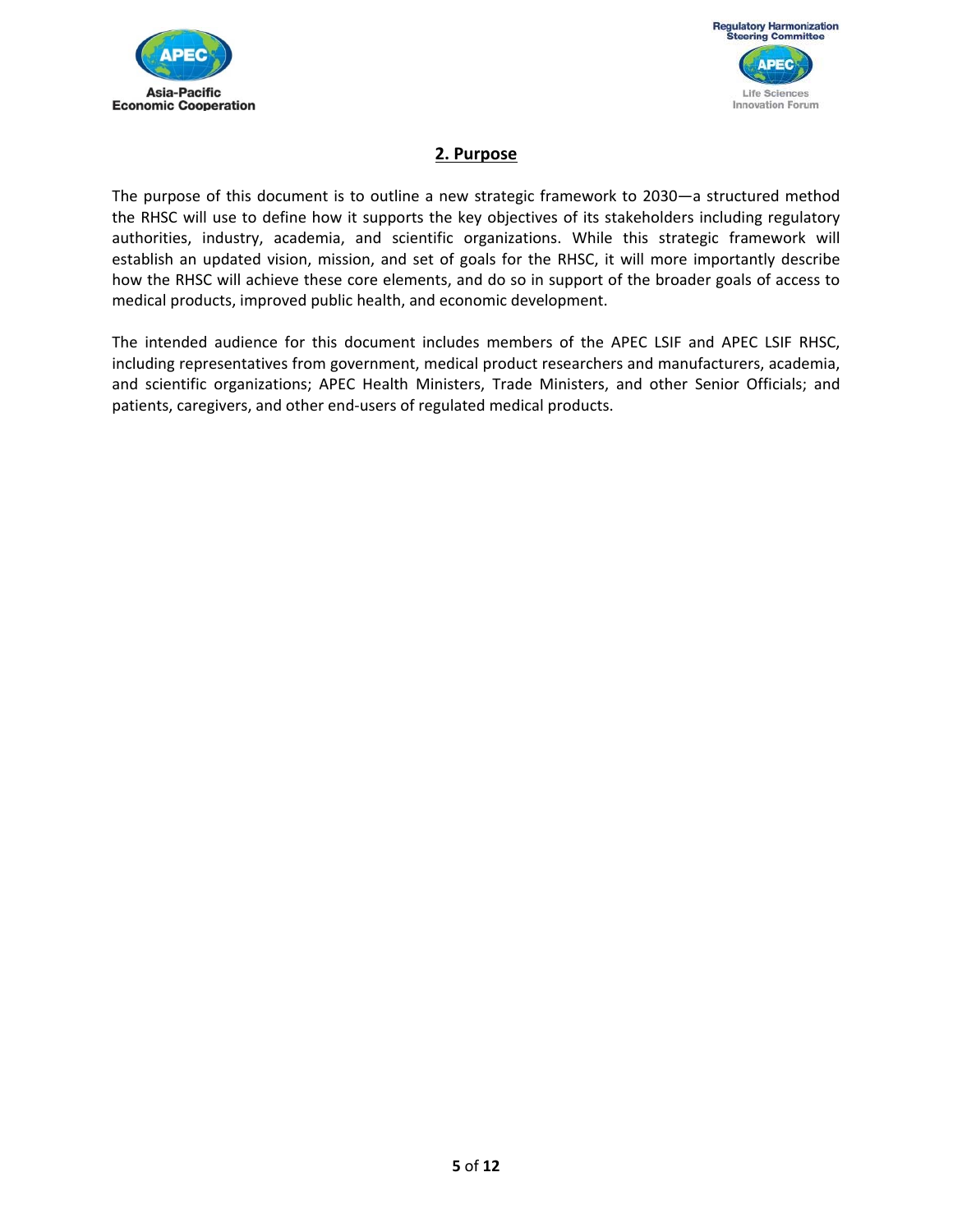



## **3. Strategic Framework**

#### **3.1 Vision 2030**

Our vision is to accelerate regulatory convergence for medical products in the APEC region as much as possible by 2030 in order to protect people's safety, make life‐saving products available, save public resources, attract investment, mitigate corruption, and improve global standing in every APEC economy.

#### **3.2 Mission**

Our mission is to facilitate regulatory cooperation among medical product regulatory authorities, build human capacity in regulatory science among medical product regulatory staff, and promote political will for convergence and reliance among regulatory policymakers in APEC.

#### **3.3 Values**

Our values describe the individual and organizational behaviors that will enable the RHSC to achieve the mission and live the vision, to accelerate regulatory convergence and reliance.

- Clarity of the course ahead we value clear goals and strategies, and the practice of horizon scanning to inform decision makers about possible future opportunities and threats.
- Centrality of the community we value patients, caregivers, and other end-users of the medical products regulated in our economies.
- Calibration by outcomes & indicators we value measurement of progress and performance, and its importance for communicating the 'why' and 'how' of regulatory convergence.
- Capacity building with strategy & sustainability  $-$  we value frontline regulatory staff, and the importance of enabling them long‐term to obtain, improve, and retain skills and knowledge.
- Culture of collaboration we value the opportunity to work together across teams, sectors, and economies toward common goals, and to provide every member with equal opportunity to lead.
- Connection between global, regional & local levels we value coordination between stakeholders of global and regional initiatives and the member regulatory authorities and welcome their participation.
- Communication with politicians, patients & public we value dialogue on regulatory convergence among the highest levels of government to the end‐users of medical products.
- Commitment to improve we value the constant pursuit of regulatory convergence, that it is never fully achieved or complete as new science drives novel products and updated regulations.

#### **3.4 Definitions**

**• Regulatory convergence** represents a voluntary process whereby the regulatory requirements across economies become more aligned (or more similar) over time as a result of the gradual adoption of harmonized international guidances and standards, and internationally recognized scientific principles, practices, and procedures. It does not seek to establish new or change existing legal frameworks, laws, or regulations. It does not require regulators to be subject to any outside authority or prevent regulatory authorities from protecting and promoting public health. It does not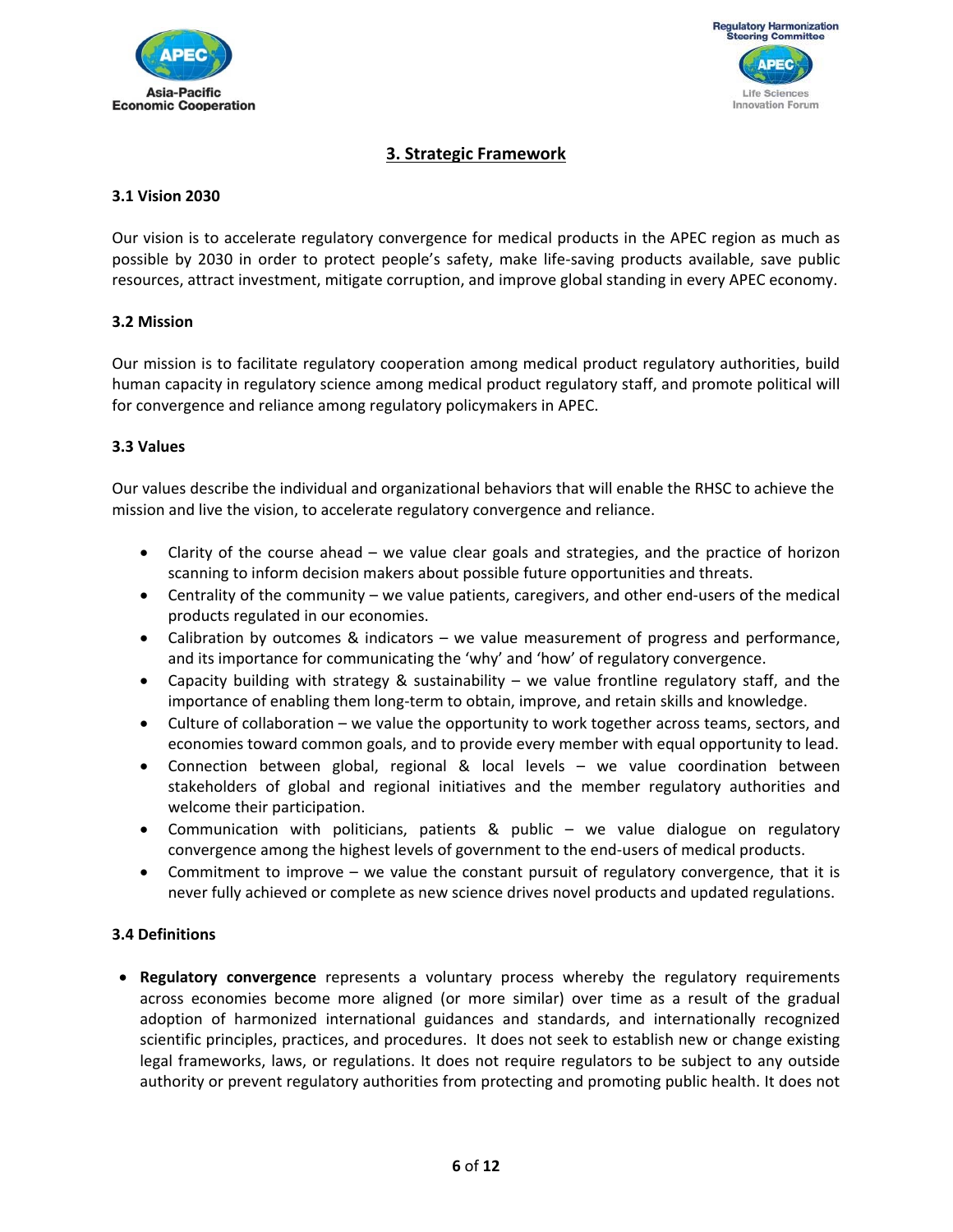



have a specific endpoint; regulatory convergence is never "complete" or "achieved" as new products are developed, new standards are established, and new regulatory staff begin careers.

**• Regulatory reliance** is the act whereby the regulatory authority in one jurisdiction may take into account and give significant weight to – i.e., totally or partially rely upon – evaluations performed by another regulatory authority or trusted institution in reaching its own decision. The relying authority remains responsible and accountable for decisions taken, even when it relies on the decisions and information of others.

#### **3.5 Guiding Principles**

- RHSC will adopt a strategic, coordinated approach to regulatory convergence and reliance, and does not seek to develop new guidances or standards.
- While regulatory convergence by definition does not seek to establish new or change existing legal frameworks, laws, or regulations, RHSC may serve as a resource to APEC economies which have decided to establish or change these in pursuit of regulatory convergence and harmonization.
- Participation is voluntary and open to all APEC economies, and decisions are consensus-based.
- RHSC will work to constantly innovate and incubate new ideas to accelerate regulatory convergence building on past successes such as the APEC Training Centers of Excellence for Regulatory Science.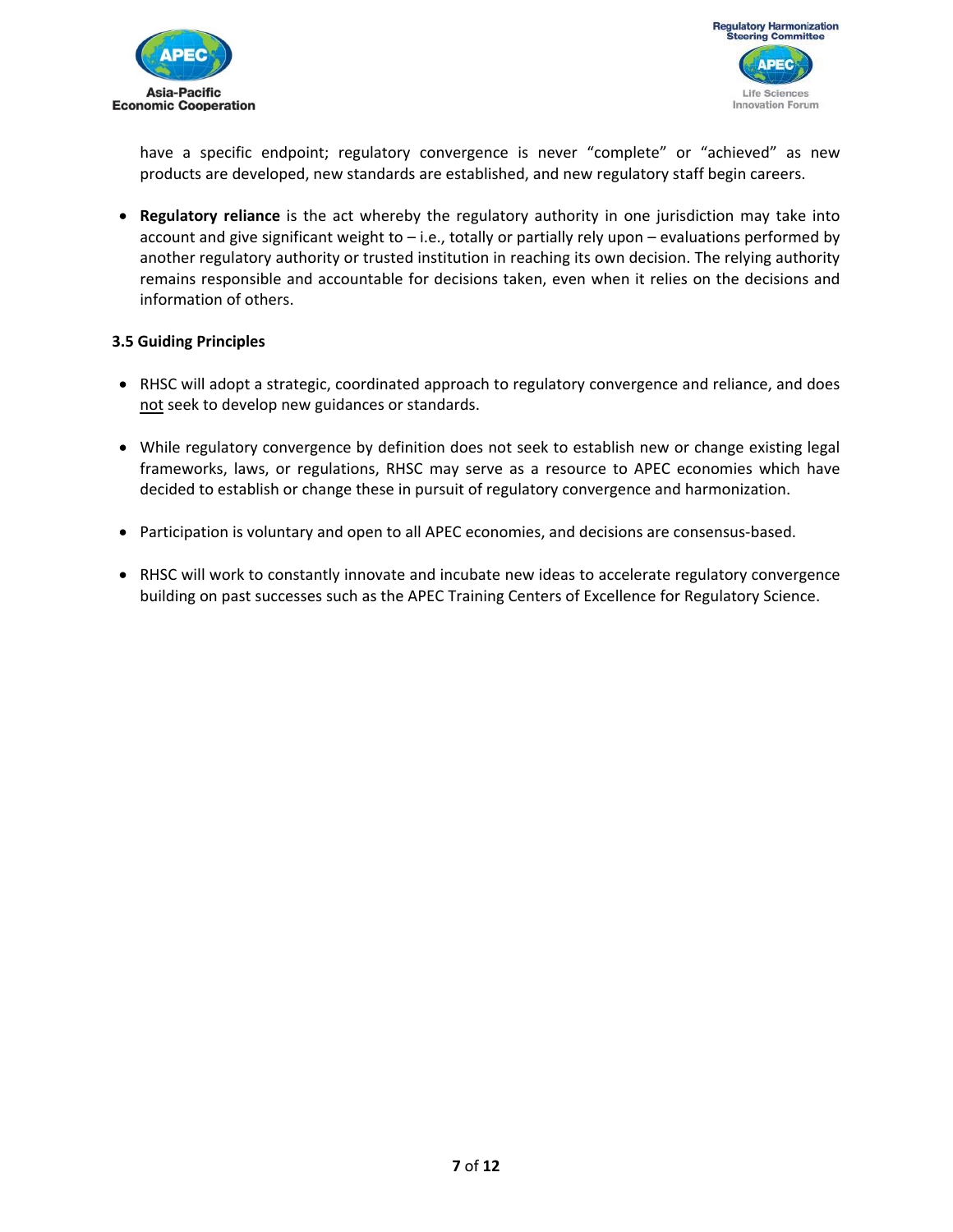

 $\overline{a}$ 



#### **3.6 Goals, Strategies & Tactics**

- **3.6.1 Goal:** Facilitate regulatory cooperation among medical product regulatory authorities
	- **A. Strategy:** Build neutral platforms for cohesion and alignment
		- o **Action:**  Convene meetings of the RHSC twice per year at the First and Third Senior Officials Meetings and provide space for side‐meetings, workshops, and networking
		- o **Action:** Maintain Priority Work Areas (PWAs) with active PWA Champions<sup>1</sup>, and Co-Champions, and PWA Steering Committees to help prioritize specific objectives, organize activities, and create communities
		- o **Action:** Create virtual spaces for regulatory cooperation through the RHSC website and email distribution lists which are updated at least twice per year
	- **B. Strategy:** Build tools for regulatory information‐sharing and work‐sharing
		- o **Action:** Provide and, if needed, assist in the development of template agreements and guidelines for information‐sharing, work‐sharing, memoranda of cooperation, confidentiality commitments, among others
		- o **Action:** Explore the feasibility of developing a technical platform to facilitate information‐sharing and work‐sharing between APEC regulatory authorities at scale
	- **C. Strategy:** Promote regulatory convergence and reliance and its tools
		- o **Action:** Organize regular workshops to explain and support the use of instruments of reliance including but not limited to sharing Good Manufacturing Practices (GMP) certificates; minimizing Certificates of Pharmaceutical Product (CPP) requirements; establishing Memoranda of Cooperation (MoC), Confidentiality Commitments, and Mutual Recognition Agreements (MRAs); and joining the Medical Device Single Audit Program (MDSAP); among others
		- o **Action:** Support participation in regulatory harmonization initiatives including but not limited to the International Council on Harmonisation (ICH), International Pharmaceutical Regulators Programme (IPRP), International Medical Device Regulators Forum (IMDRF), and Pharmaceutical Inspection Convention and Pharmaceutical Inspection Co‐operation Scheme (PIC/S), among others
		- o **Action:** Explore the feasibility of developing consensus‐driven joint APEC commitments and bilateral or multilateral reliance agreements

 $1$  An RHSC member that leads the organization of activities to promote convergence within a PWA and serves as (1) the primary author of a PWA roadmap, (2) lead advisor to all CoEs within a PWA, and (3) chair of the PWA CoE Steering Committee.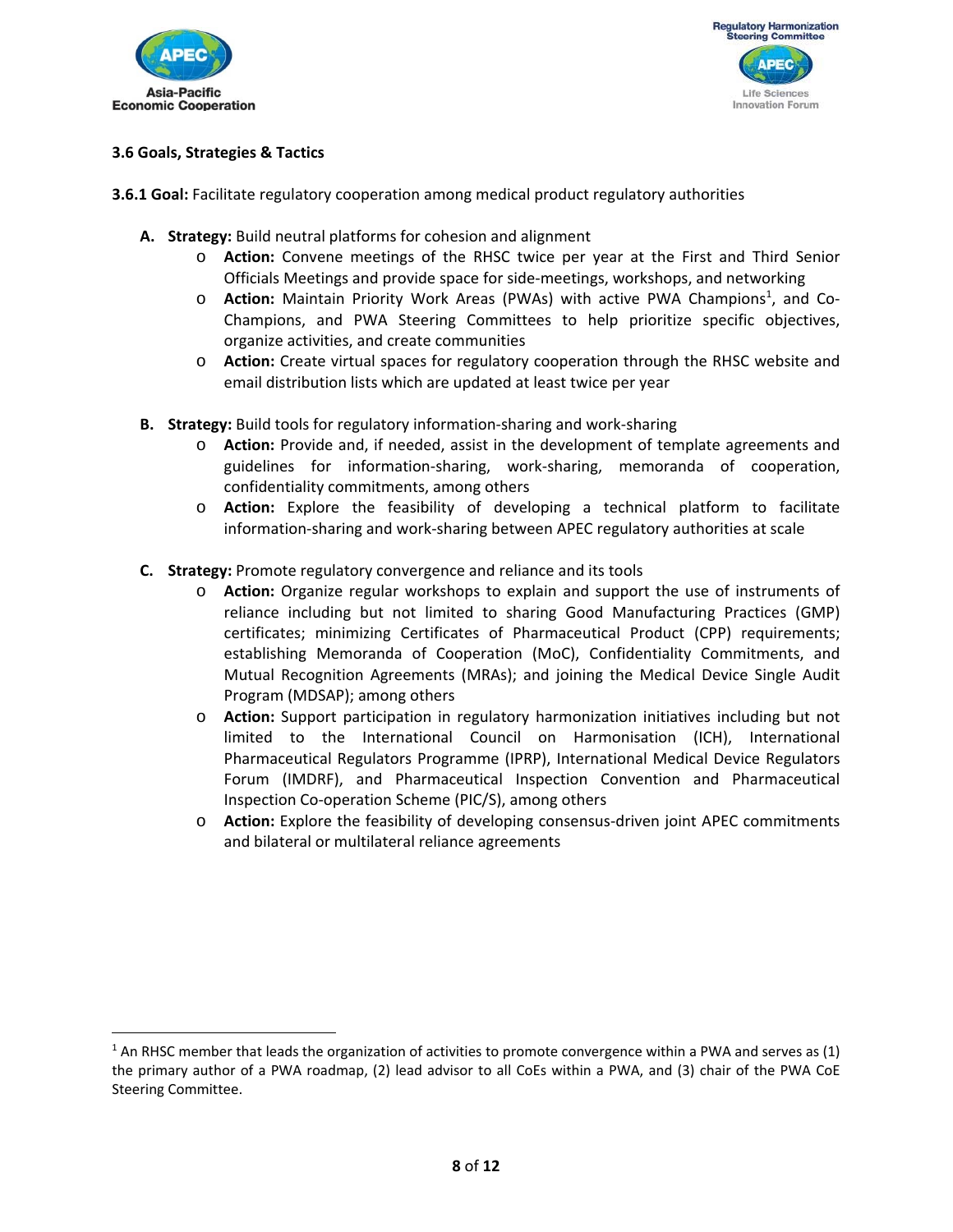



**3.6.2 Goal:** Build human capacity in regulatory science among medical product regulatory staff

- **A. Strategy:** Strengthen and scale APEC Training Centers of Excellence for Regulatory Science
	- o **Action:**  Support the Center of Excellence Coalition to promote training activities, nominate participants to attend training activities, and encourage partnerships and collaboration between Centers of Excellence
	- o **Action:**  Encourage consistent, long‐term, and peer‐to‐peer training and the development of peer networks for participants in person and virtually following Center of Excellence training programs
	- o **Action:** Organize *ad‐hoc* virtual and in‐person workshops for Center of Excellence faculty to exchange information on topics such as innovative training methods
	- o **Action:**  Enable more regulatory staff from more APEC economies to participate in Center of Excellence training programs by, for example, maintaining a comprehensive database of programs for the upcoming year and sharing information beyond APEC
	- o **Action:** Measure the short‐ and long‐term learning outcomes of Center of Excellence programs with both quantitative and qualitative indicators
- **B. Strategy:** Maintain strategic roadmaps and core curricula to guide programming
	- o **Action:** Review roadmaps every 5 years at a minimum, and core curricula every 2 years at a minimum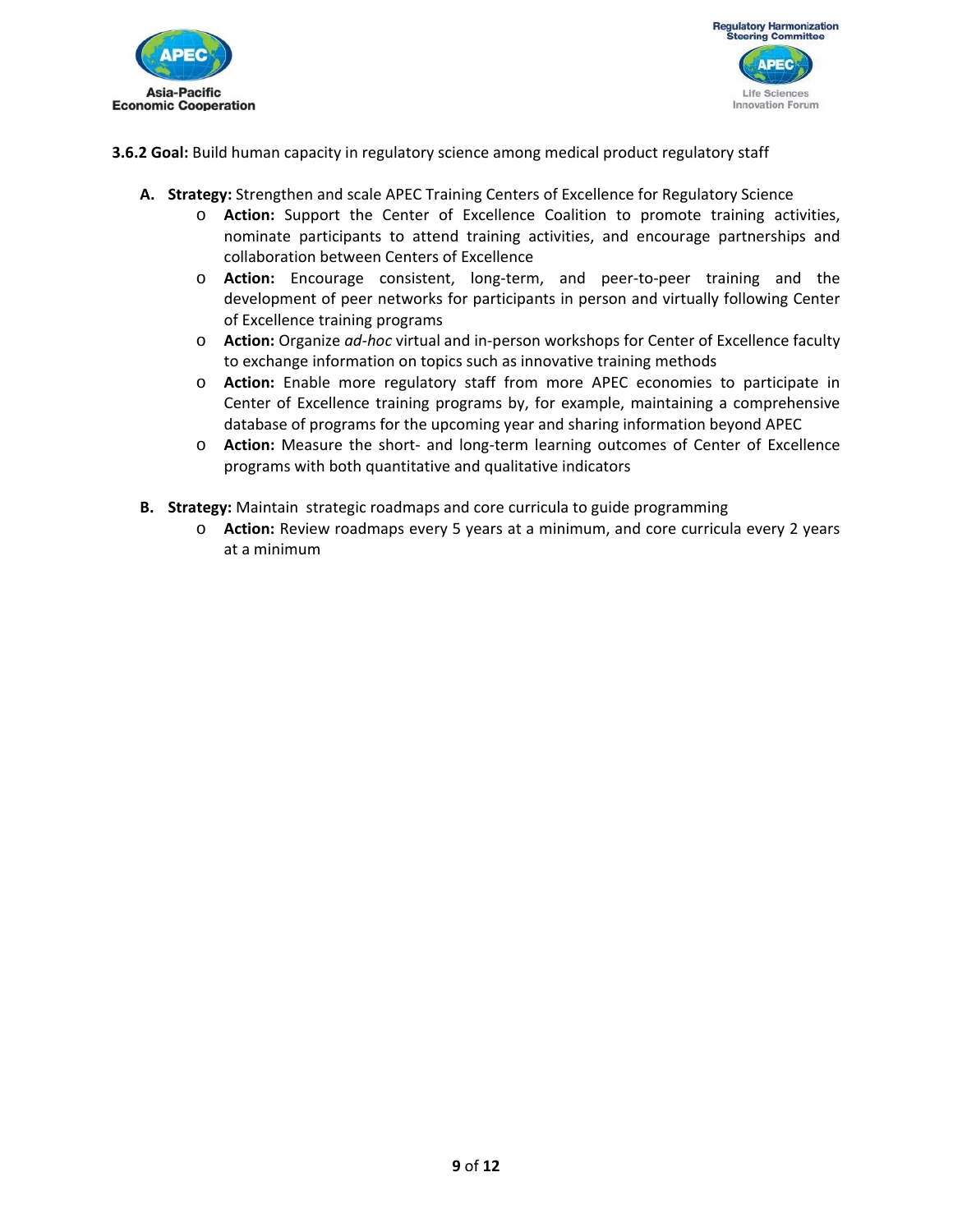



**3.6.3 Goal:** Promote political will for convergence and reliance among regulatory policymakers

- **A. Strategy:** Explore new ways to measure regulatory convergence and its impacts
	- o **Action:**  Continue measuring progress towards regulatory convergence with proxy indicators including but not limited to the number of APEC economies participating in regulatory harmonization initiatives, sharing GMP certificates, etc.
	- o **Action:**  Analyze the macroeconomic case for and cost of inaction on regulatory convergence and reliance, and promote this information in regional and global fora
- **B. Strategy**: Elevate the case for regulatory convergence and reliance, including at the highest political levels
	- o **Action:**  Issue an annual letter from the RHSC Co‐Chairs to the heads of regulatory authorities in APEC economies informing them of progress to date, outlining upcoming plans, and inviting them to participate in RHSC meetings
	- o **Action:** Organize policy dialogues to discuss regulatory convergence and reliance with a wider scope of APEC stakeholders, including regulatory policymakers, legislators and parliamentarians, patient organizations, and senior trade and health officials
	- o **Action:**  Secure continued high‐level political support for RHSC in annual statements from APEC Health Ministers, Trade Ministers, and Senior Officials, where applicable
	- o **Action:** Position APEC economies as champions of regulatory convergence and share progress with non‐APEC economies
- **C. Strategy:** Support policymakers seeking to establish or change legal frameworks, laws, or regulations
	- o **Action:** Organize policy dialogues to discuss regulatory convergence and reliance with a wider scope of APEC stakeholders, including regulatory policymakers, legislators and parliamentarians, patient organizations, and senior trade and health officials
	- o **Action**: Supply policymakers with guiding principles on decision‐making towards the establishment or change of legal frameworks, laws, or regulations, when needed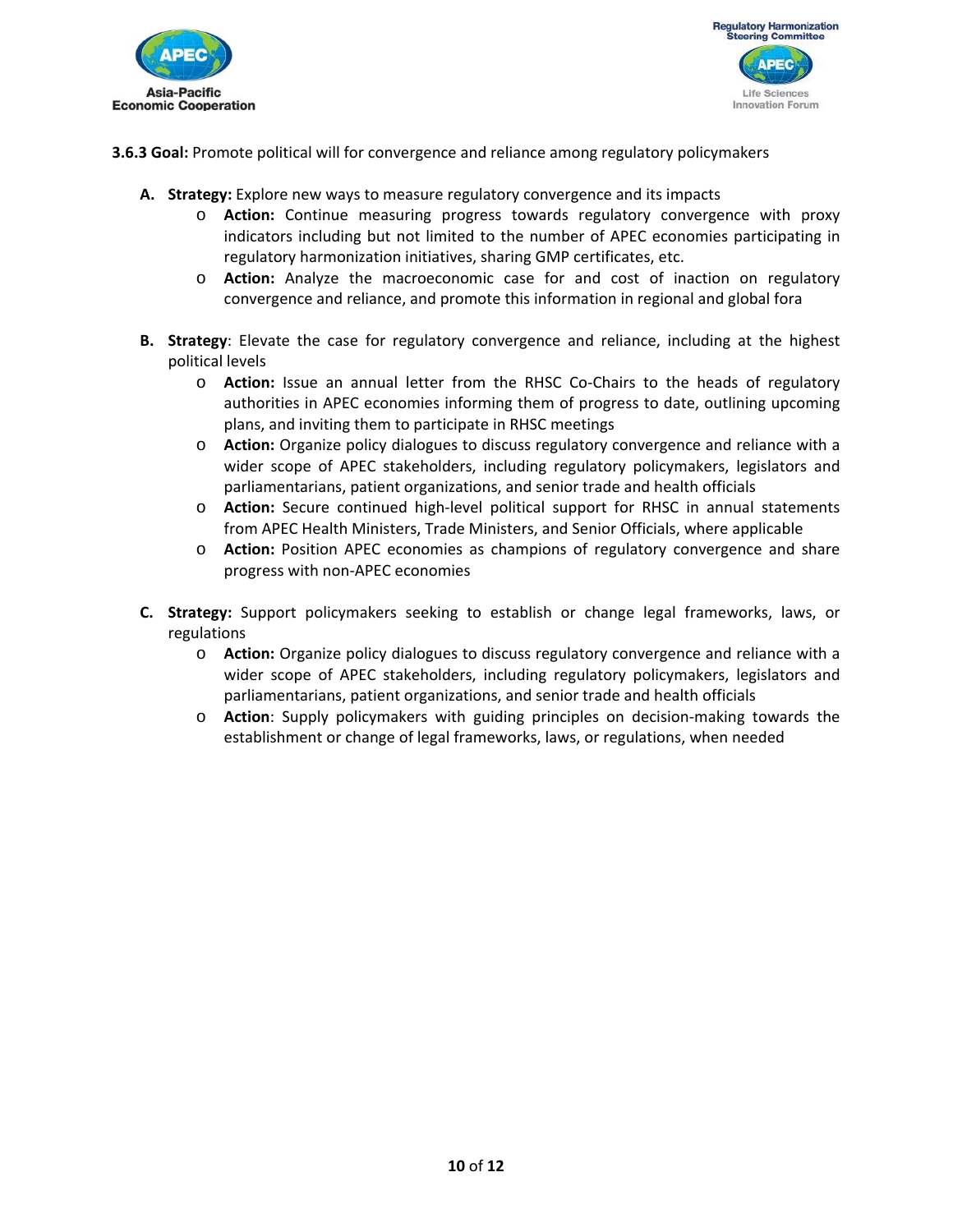



### **3.7 Indicators**

**Goal:** Facilitate regulatory cooperation among medical product regulatory authorities in APEC

- Process indicator(s): Number of APEC economies participating in RHSC, PWAs, virtually
- Output indicator(s): Index scores to measure perceived effectiveness of RHSC
- Outcome indicator(s): Existing RHSC KPIs

**Goal:** Build human capacity in regulatory science among medical product regulatory staff in APEC

- Process indicator(s): Number of hosts, Centers, training programs, faculty/participants
- Output indicator(s): Aggregate participant feedback with before-after training program analysis
- Outcome indicator(s): Pre- and post-training assessment with standard scoring system

**Goal:** Promote political will for convergence and reliance among regulatory policymakers in APEC

- Process indicator(s): Number of and participation at policy dialogues
- Output indicator(s): Aggregate participant feedback with before-after policy dialogue analysis
- Outcome indicator(s): Revisions to existing domestic legal frameworks, laws, or regulations; time duration of review

#### **3.8 Anticipated Impacts**

In working to achieve regulatory convergence and reliance we believe the anticipated impacts include:

- **Protects people's safety:** when economies take advantage of testing, inspections, and reviews already done by high-performing regulators around the region, economies can efficiently ensure approved products are both effective and safe, and work together to identify and share safety issues in their collective population.
- **Makes products available & promotes access:** when economies leverage the assessment work already done by high‐performing regulators on a particular life‐saving product, economies can approve that product more quickly and ensure it is readily available on the market to those who need it.
- Saves public resources: when economies tap into the expertise and work of other high-performing regulators around the region, economies can avoid unnecessary duplication and limit wasteful spending so economies save precious public health resources for use elsewhere.
- **Attracts investment:** when economies shorten burdensome procedures and adopt best practices by trusting the processes of high‐performing regulators, economies can reduce uncertainty and delays so that both local and international firms find it easier to do business in APEC economies, invest their capital, and create jobs.
- **Improves efficiency:** when economies avoid duplicate inspections and lengthy approval procedures, economies can reduce the time it takes to respond to an application